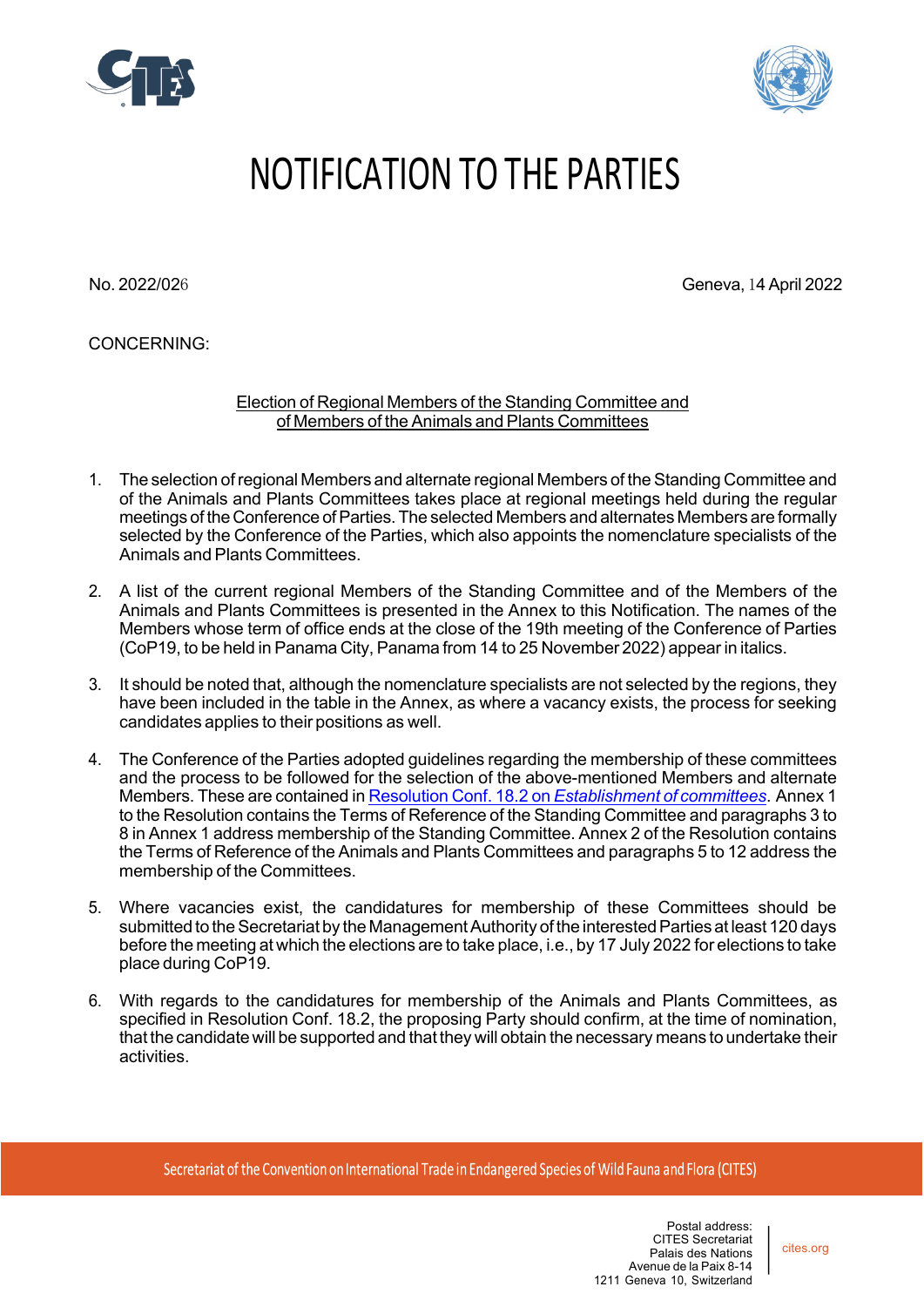7. In terms of paragraph 8 of the Resolution, Parties proposing candidates as Members or alternate Members of the Animals and Plants Committee are requested to, together with the names and *curricula vitae*, provide a declaration of interest by the candidate which will be circulated to the Parties of the region concerned before the meeting of the Conference of the Parties at which the Members will be elected. The declaration of interest discloses any current financial interest that might call into question the proposed candidates' impartiality, objectivity or independence in carrying out his or her duties as a Member or alternate Member of the Committee.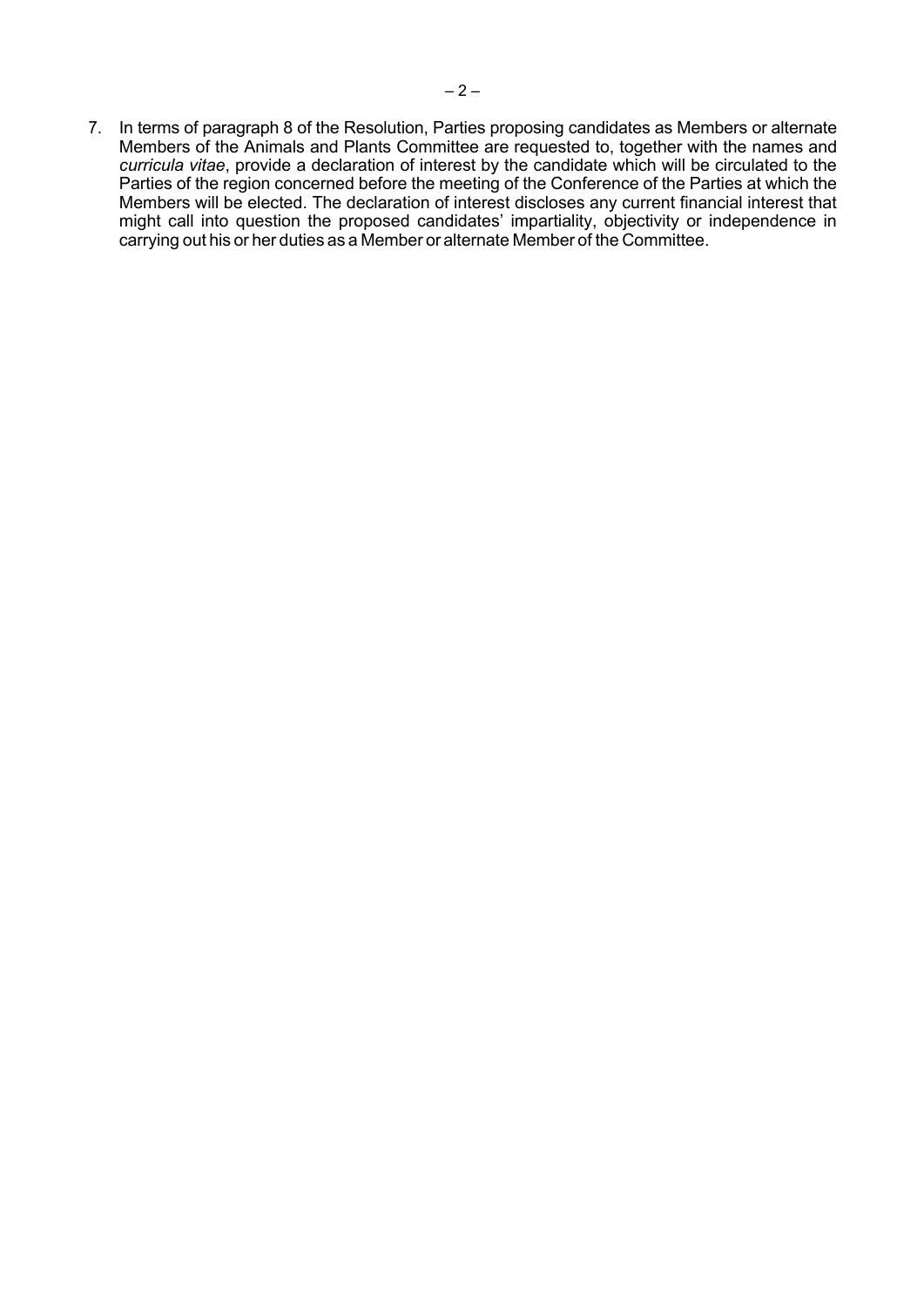## Committee Members and alternate Members for election/re-election

# STANDING COMMITTEE

Members and alternate Members whose term ends at the close of the 19th meeting of the Conference of the Parties are indicated in *italics*.

| Member                                                                                             | Alternate                                        |  |
|----------------------------------------------------------------------------------------------------|--------------------------------------------------|--|
| Africa                                                                                             |                                                  |  |
| Congo<br>Ethiopia<br>Namibia<br>Morocco                                                            | Chad<br>Kenya<br>Madagascar<br>Senegal<br>Asia   |  |
| China                                                                                              | Japan                                            |  |
| Kuwait<br>Indonesia                                                                                | -<br>- Republic Of Korea<br>Nepal                |  |
| Central and South America and the Caribbean                                                        |                                                  |  |
| <b>Bahamas</b><br>Honduras<br>Peru                                                                 | Dominican Republic<br>Nicaragua<br><b>Brazil</b> |  |
| Europe                                                                                             |                                                  |  |
| Poland<br>$\overline{\phantom{0}}$<br><b>Israel</b><br><b>Belgium</b><br><b>Russian Federation</b> | Ireland<br>- Belarus<br>Spain<br>Georgia         |  |
| North America                                                                                      |                                                  |  |
| Canada                                                                                             | <b>United States of America</b>                  |  |
| Oceania                                                                                            |                                                  |  |
| <b>New Zealand</b>                                                                                 | Australia                                        |  |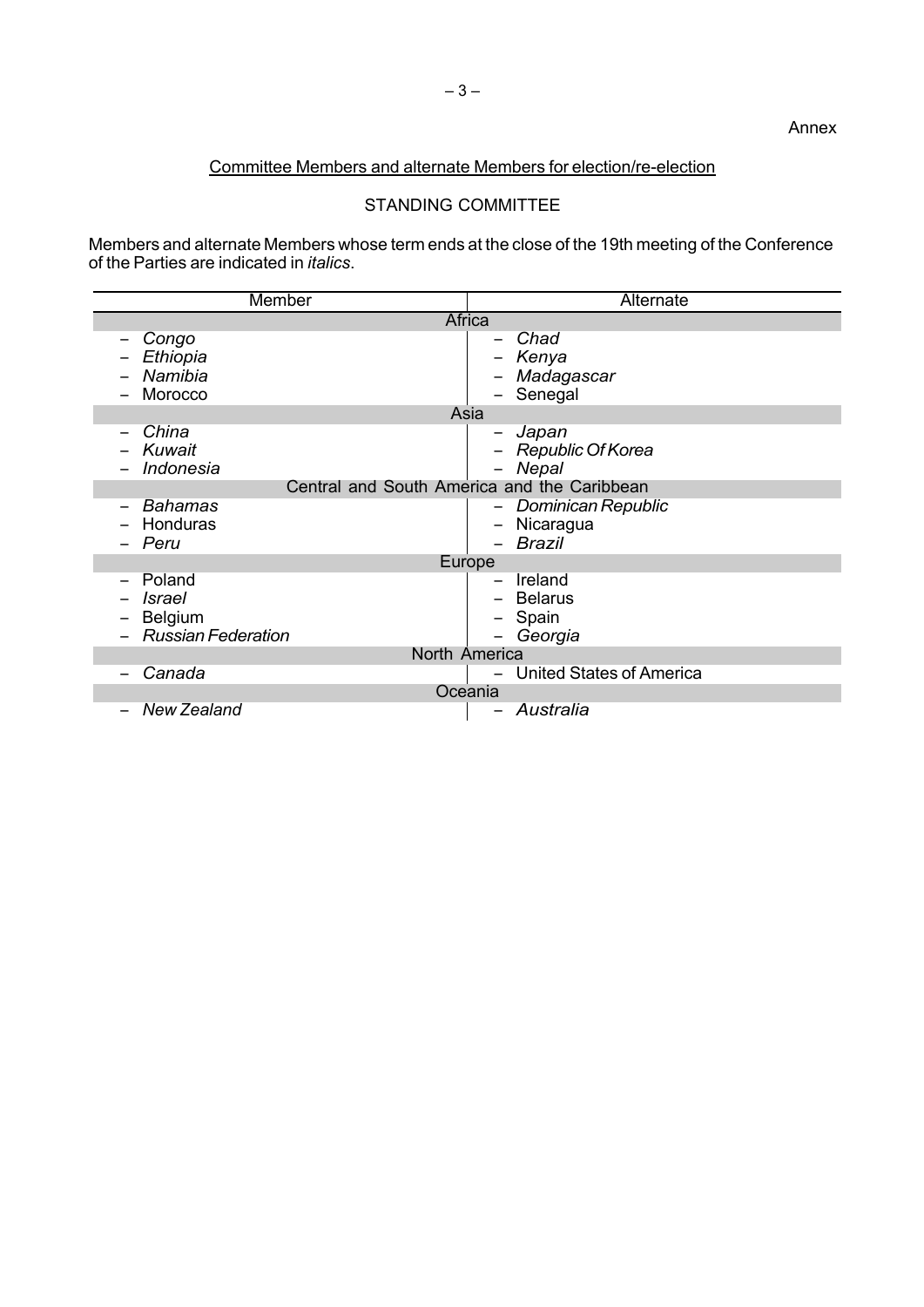#### ANIMALS COMMITTEE

Members and alternate Members whose term ends at the close of the 19th meeting of the Conference of the Parties are indicated in *italics*.

| Member                                      | Alternate                                             |  |
|---------------------------------------------|-------------------------------------------------------|--|
| Africa                                      |                                                       |  |
| - Mr. Guy Appolinaire Mensah (Benin)        | - Mr. Moustafa Fouda (Egypt)                          |  |
| - Mr. Pantaleon M. B. Kasoma (Uganda)       | Ms. Ngalie Maha (Cameroon)                            |  |
| Asia                                        |                                                       |  |
| Mr. Giyanto (Indonesia)                     | - Ms. Saeko Terada (Japan)                            |  |
| Mr. Ashgar Mobaraki (Iran)                  | - Mr. Arvin C. Diesmos (Philippines)                  |  |
| Central and South America and the Caribbean |                                                       |  |
| Mr. Edgardo Daniel Ramadori (Argentina)     | - Ms. Shirley Ramirez (Costa Rica)                    |  |
| Mr. Mauro Gongora (Belize)                  | - Mr. Gloria Patrica Sosa Diaz (Honduras)             |  |
| Europe                                      |                                                       |  |
| Mr. Mathias Lörtscher (Switzerland)         | - Mr. Ruslan Novitsky (Belarus)                       |  |
| Ms. Dagmar Zíková (European Union)          | - Mr. Gerald Benyr (Austria)                          |  |
| North America                               |                                                       |  |
| - Mr. Hesiquio Benitez (Mexico)             | Ms. Cecilia Lougheed (Canada)                         |  |
| Oceania                                     |                                                       |  |
| - Mr. Hugh Robertson (New Zealand)          | Ms. Sarah McIntyre (New Zealand)<br>$\qquad \qquad -$ |  |
| Specialist on zoological nomenclature       |                                                       |  |
| Mr. Peter Paul Van Dijk                     |                                                       |  |